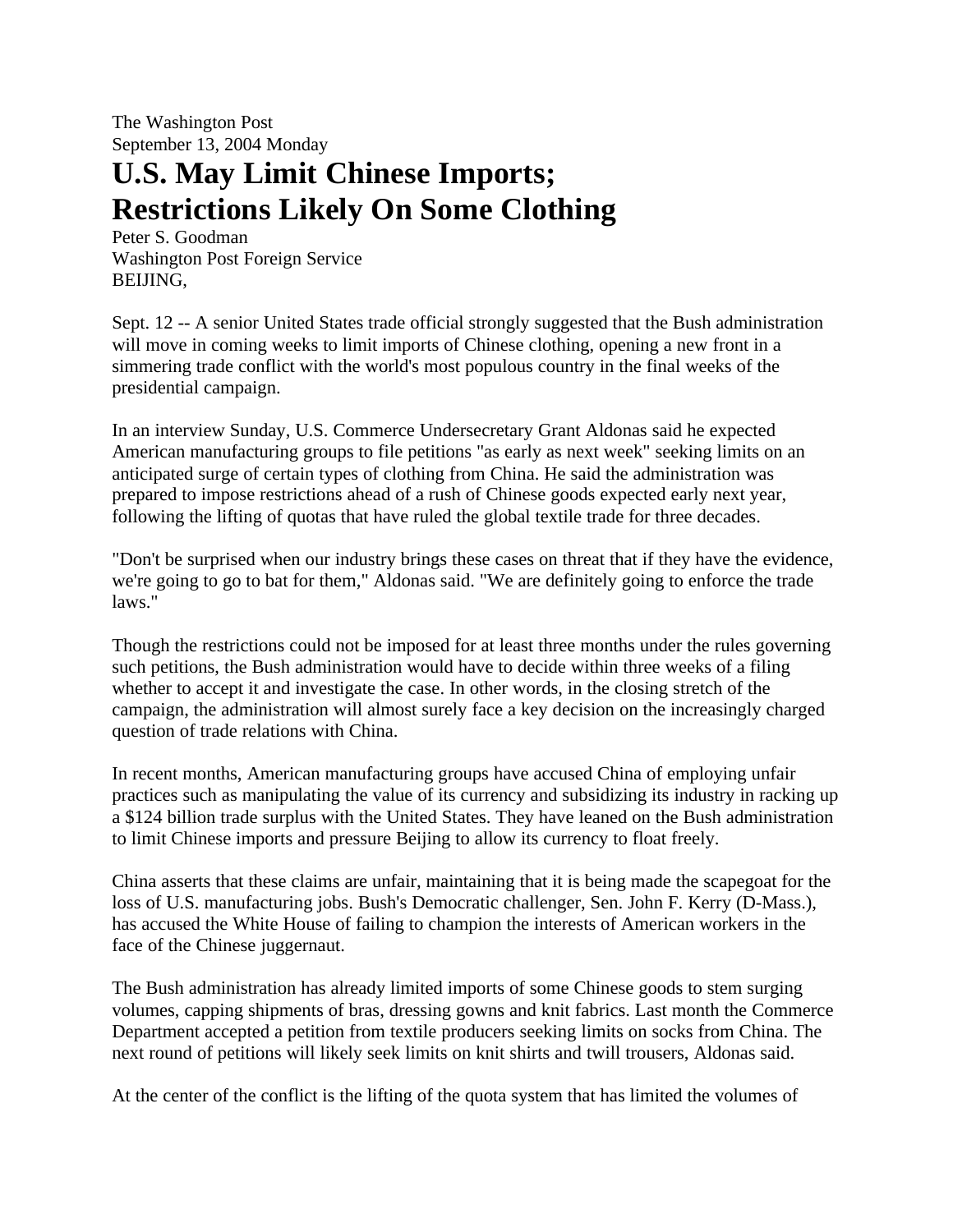clothing that China can ship to the United States. The quotas have forced American buyers to import textiles and clothing from dozens of countries around the world. Once that system expires at the end of this year, buyers will be free to import as much as they like from wherever they choose.

Apparel industry executives say that will almost surely mean a dramatic reordering of global production, with huge volumes shifting to China, where labor is cheap, plentiful and productive. Raw materials are abundant. Trade groups in the United States assert that about 650,000 American textile jobs hang in the balance -- most of them in southern states that constitute key election battlegrounds such as North Carolina.

Under the 2001 agreement that brought China into the World Trade Organization, the United States retains the right to impose safeguards on imported Chinese clothing to soften the impact of the end of the quota era. These safeguards can limit the annual growth in volume to 7.5 percent for three years, ending in 2008. The language of the agreement gives Washington the right to invoke such limits in event of a surge of shipments that constitutes a disruption to the market or even the threat of such an increase.

As the end of the quota system approaches, major clothing retailers such as Wal-Mart Stores Inc. and J.C. Penney Co. puzzle over what rules will apply in deciding where to place their manufacturing orders. Speculation has mounted as to whether the Bush administration is likely to impose the safeguards and, if so, whether it will wait for an actual jump in China's exports or act preemptively to limit the surge ahead of time.

Aldonas set aside any ambiguity. " 'Threat of market disruption,' " he said in the interview. "That's legitimate."

When quotas were lifted on products such as baby clothes and robes in 2002, Chinas share of U.S. imports soared immediately, climbing from about 11 percent in 2001 to 55 percent by the end of last year, according to data analyzed by Pietra Rivoli, a trade expert at Georgetown's McDonough School of Business. Chinese goods now make up about 70 percent of clothing imports in two markets that lack quotas, Japan and Australia.

Aldonas said such numbers alone would not be sufficient for U.S. makers to prove the case for safeguards. "You can't bring a case in here based on an analogy," he said. Rather, manufacturers would have to marshal specific evidence of such a threat, for example, providing data such as showing that China has been adding capacity to produce certain goods.

Chinese officials have complained that imposing safeguard restrictions would deny them the fruits of their decision to open their own market to competition and enter the global trading system -- access to the world's most lucrative market.

Aldonas said Chinese officials should not be surprised by the imposition of emergency limits, noting that the safeguards measure was a key provision that gained Senate blessing of China's WTO entry.